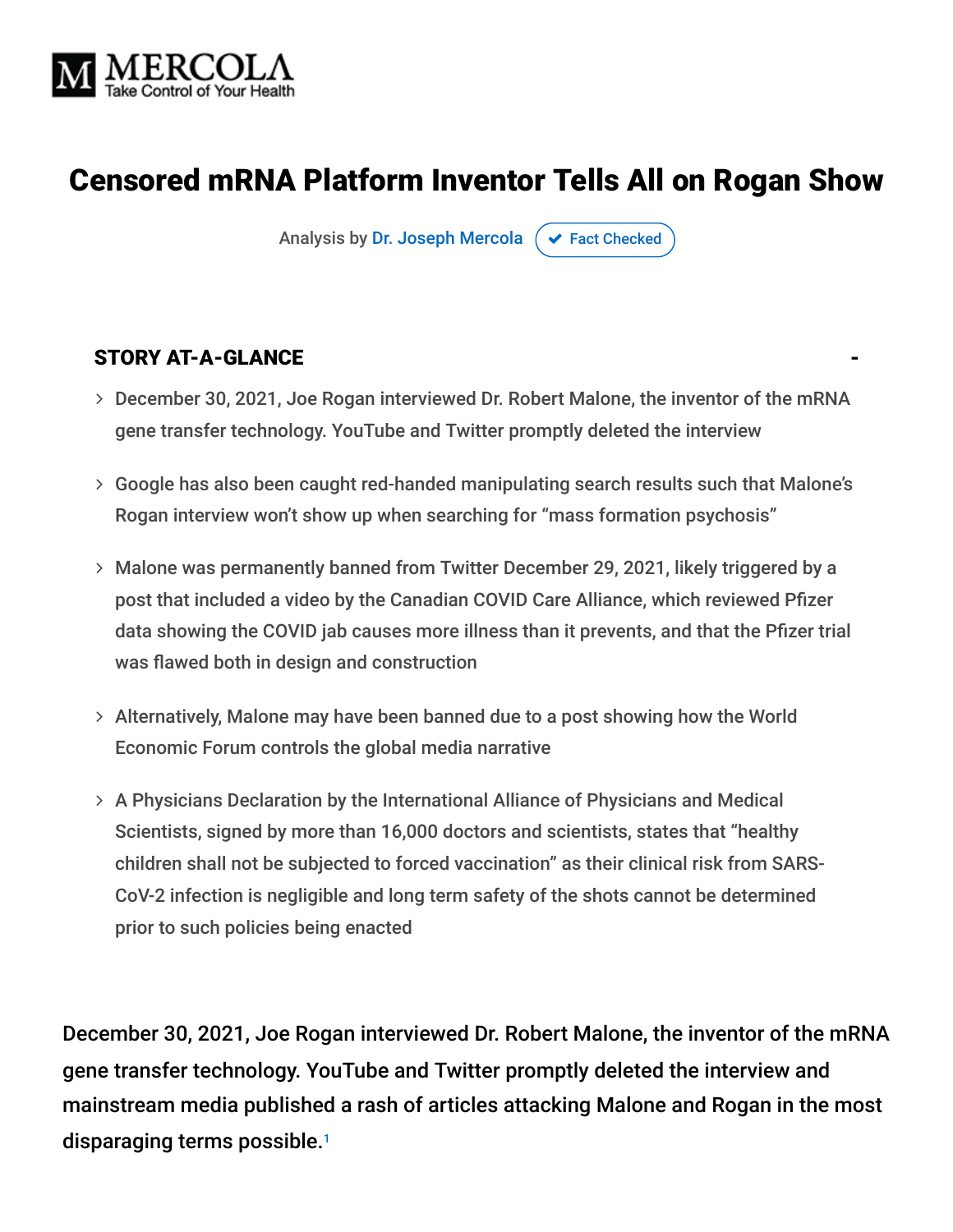In addition to censoring Malone, Google has also been caught red-handed manipulating search results such that Malone's Rogan interview won't show up when searching for "mass formation psychosis." $^2$  That search term also won't give you any of the interviews given by psychologist Mattias Desmet, who was the first to use that term as a diagnosis for why so many are buying an obviously flawed, if not ridiculous, COVID narrative.

In response to the obvious Big Tech censorship, Congressman Troy Nehls, R-Texas, entered the transcript of the podcast (the Joe Rogan Experience #1757 $\textdegree$ ) into the Congressional Record with the following statement: 4

*"By deplatforming Dr. Robert Malone for voicing opposition and removing the interview, Twitter and YouTube are once again proving that they don't work for their users but for big Pharma, big media, and the elites.*

*When we stray away from our core principles of freedom of speech, freedom of expression, and freedom of debate, democracy is lost. Today, I entered the transcript of the Joe Rogan Experience #1757 into the Congressional Record to preserve the podcast forever. Big Tech may be able to censor information on their own platforms, but they cannot censor the Congressional Record."*

# Malone Permanently Banned From Twitter

Malone had been permanently banned from Twitter the day before, December 29, 2021. He suspects his ban was triggered by one of the two last posts he made. One was a link to the Canadian COVID Care Alliance's website,<sup>5</sup> with the comment:6

*"Pfizer 6 month data which shows that Pfizer's Covid-19 inoculations cause more illness than they prevent. Plus, an overview of the Pfizer trial flaws in both design and execution."*

The video, featured on the Canadian COVID Care Alliance's website, reviews that Pfizer data. We will feature this excellent video later and go into far more details of how they exposed the fraud of Pfizer's clinical COVID jab trial.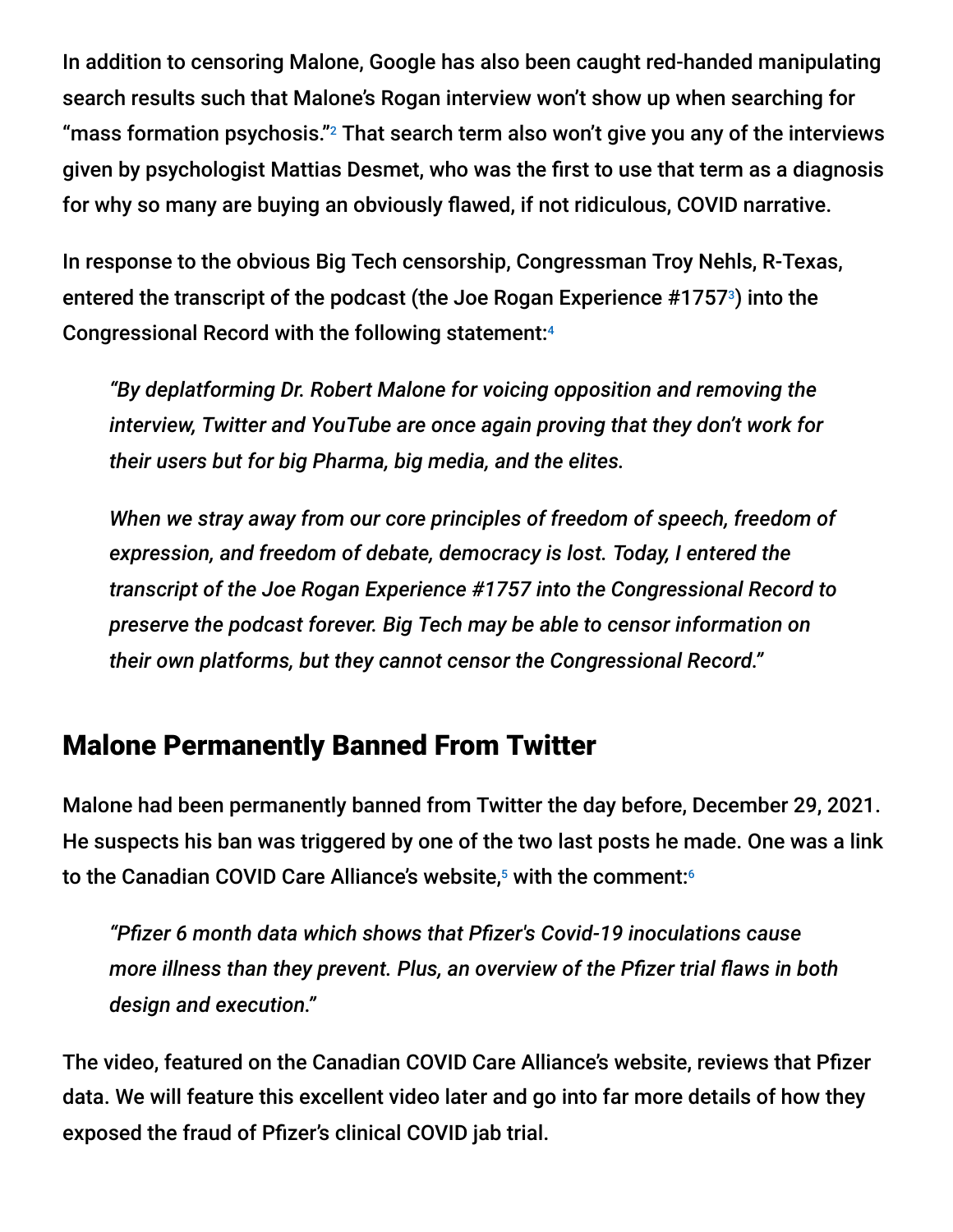The other tweet that might have triggered the ban was a post about how the World Economic Forum manages global media in a lockstep fashion. Either way, Malone was permanently banned from the social media platform either for highlighting Pfizer's own science  $-$  the very science we're told to "trust"  $-$  or highlighting the WEF's central role in the global censorship campaign.

# Mainstream Media Are Losing the Information War

Interestingly, Rogan has become something of a key workaround to the universal mainstream media censorship. While Malone lost 512,000 followers on Twitter when they suspended his account, it's rumored his interview with Rogan has garnered some 50 MILLION views across alternative free-speech platforms.<sup>7</sup> As noted in a January 3, 2022, ZeroHedge article: 8

*"... nowadays when you make it on* JRE, *you've officially 'made it.' Putting aside the obvious irony of Twitter attempting to ban somebody and the person in question going viral as a result, I also thought about how, despite the fact that Malone's opinions put him at odds with the mainstream media ... Joe Rogan launched him* past *the usual media suspects and into the* real *'mainstream' ...*

*[In] 2022, the mainstream media as we know it today (CNN, MSNBC, ABC, CBS, etc.) is going to be forced to change its narrative on COVID. The idea of the media being forced to change its tune on Covid is something I touched upon a couple of days ago when I wrote about the Omicron variant and how the media is creating a mass hysteria mountain out of a mole hill.*

*But after listening to Dr. Robert Malone's well reasoned arguments, delivered for three straight hours, concisely and calmly, it became clear to me that the entire mainstream media machine could wind up falling at the hands of content creators like Joe Rogan.*

*Rogan generates so many views and has grown so quickly — strictly* because *he allows open dialogue, civil discourse and approaches things with honest*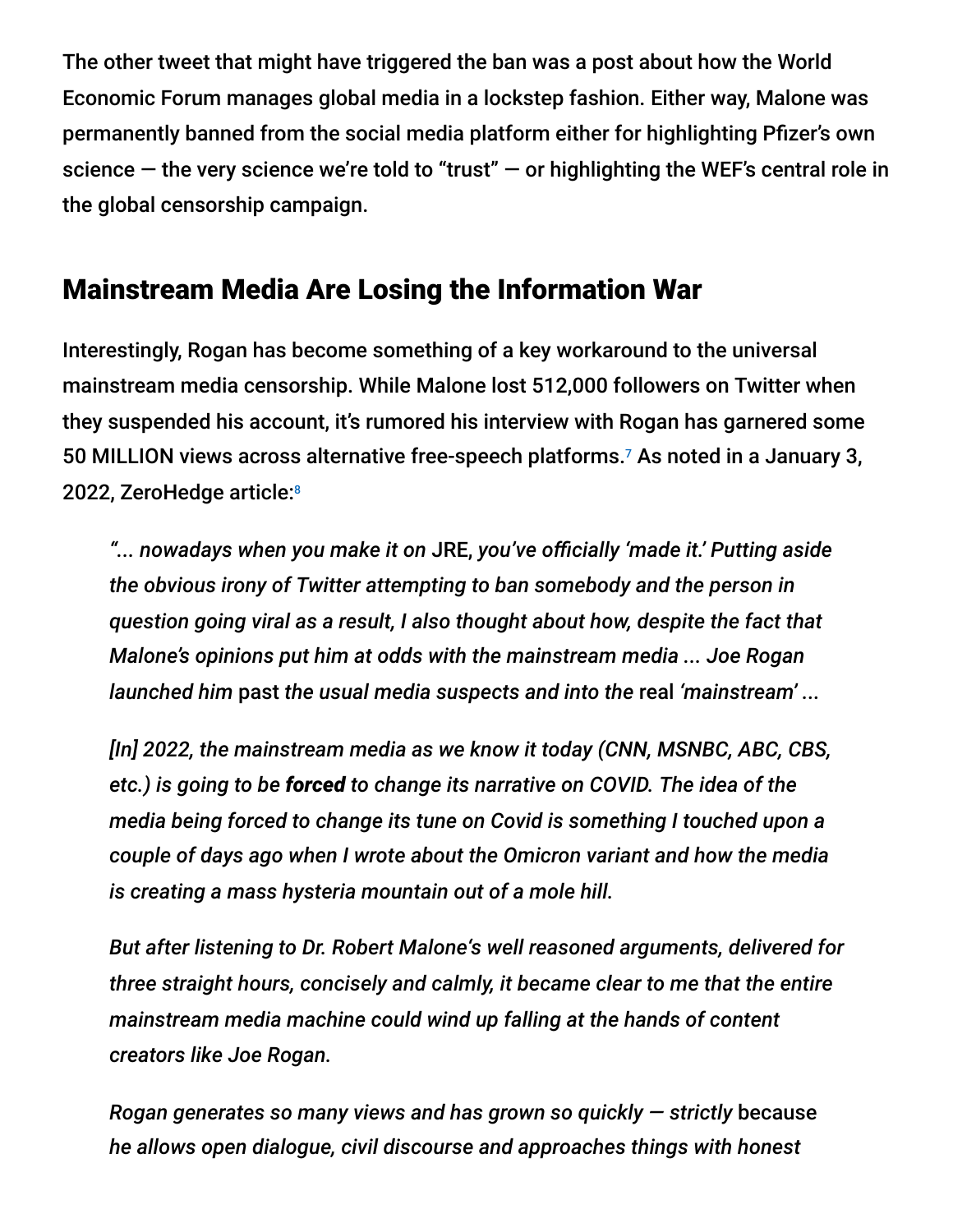*intent ... One issue for media and political elites to consider is the fact that Rogan has supporters on* both *sides of the aisle.*

*These supporters watch him because he routinely touches on topics that are considered faux pas or irreverent ... Rogan has thrived, whether intentionally (bringing on people specifically because they are being censored) or unintentionally (shooting the shit with people he finds interesting), from the start, by shining light in the dark areas that the mainstream media refuses to discuss."*

While Malone's Twitter feed has been erased, you can still **[follow him on Gab](https://gab.com/RobertMaloneMD)**, **[GETTR](https://gettr.com/user/rwmalonemd)** and **[Substack](https://rwmalonemd.substack.com/)**. A **[Gab mirror with the last 400 tweets from Malone's Twitter feed](https://gab.com/RWMaloneMD_)** is also available. January 2, 2022, when Rogan joined GETTR, he urged his 7.8 million Twitter followers to join him there "in case s\*\*t over at Twitter gets even dumber." 9,10

### Cliff Notes From the Rogan Interview

Many Rogan fans agree that Malone's interview is among the best interviews Rogan has ever done. I know, many of you are saying to yourself, I don't have three hours to watch this interview. Well, let me encourage you to find the time. If 50 million people have watched this video, it is likely you could find the time.

Trust me on this one. You won't regret it. It is such a pure joy and pleasure to listen to Malone's relaxed, eloquent, masterfully precise language as he destroys the mainstream COVID narrative. You can watch it in bits and pieces, but this is clearly the best interview Malone has done and is on par with the Peter McCullough interview with Rogan a few weeks ago.

**16** If it's not OK for me to be part of the conversation<br>
who can be allowed?  $\sim$  Dr. Robert Malone<sup>22</sup> **... who can be allowed? ~ Dr. Robert Malone"**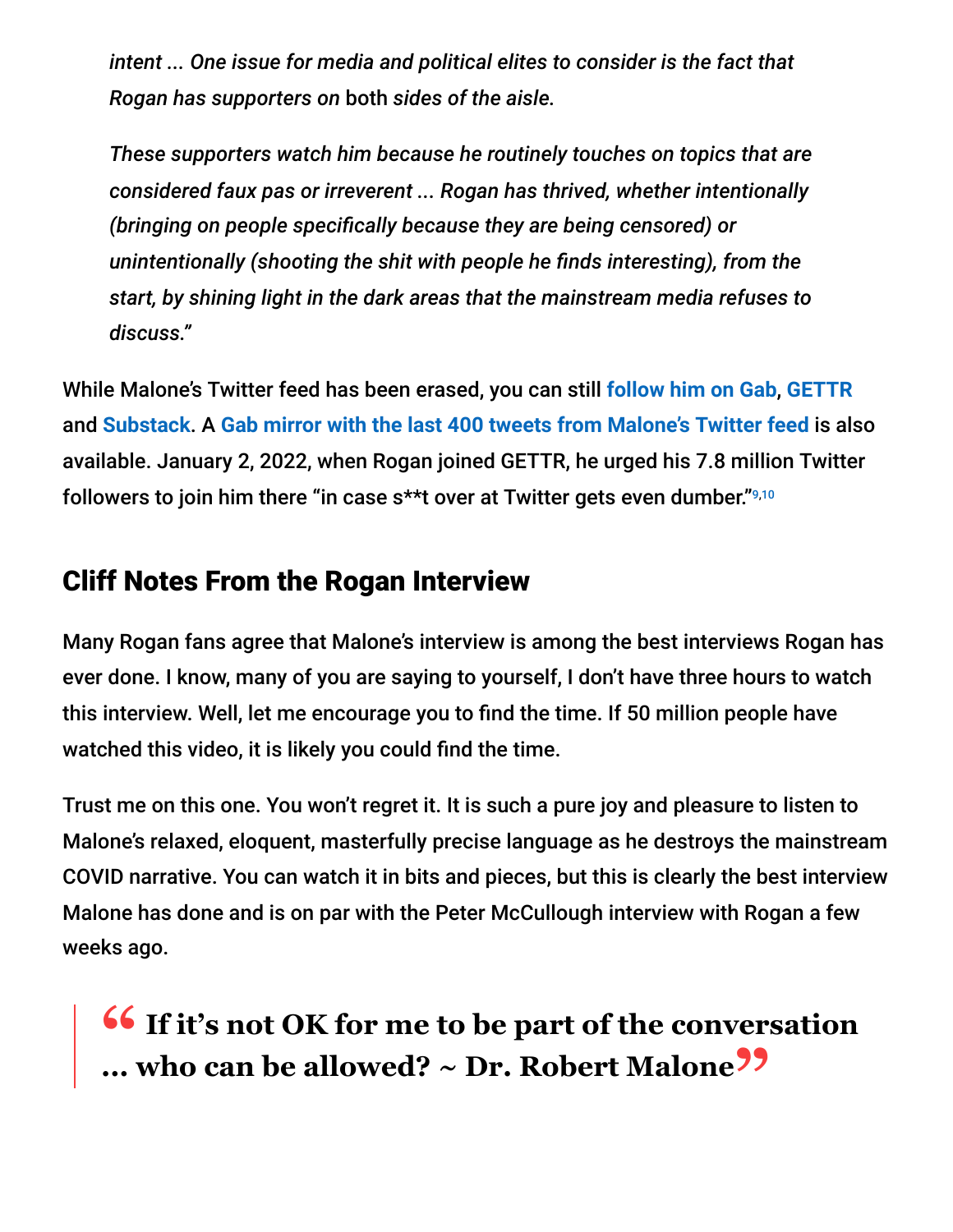As explained by Malone, he has been involved in vaccine development and distribution for more than three decades, and played a crucial role in the development of the very technology that the Pfizer and Moderna COVID shots are based upon, so "If it's not OK for me to be part of the conversation ... who can be allowed?" Malone asked.

Indeed, as noted by Rogan, with its ban of Malone, Twitter basically banned "one of the most qualified people in the world to talk about vaccines." Malone said he has attorneys looking at potentially filing some sort of lawsuit over the ban.

Of course, mainstream media and "fact checkers" (now legally defined by recent Facebook litigation as opinion promoters) call him a liar for saying he invented the mRNA technology currently used, but his name on 10 patents proves otherwise.

*"No one can dispute that I played a major role in this tech,"* Malone said. *"And virtually all other voices that have that background have financial conflicts of interest. I think I'm the only one that doesn't. I'm not getting any money out of this."*

Some of the cliff notes from Malone's interview include the following:<sup>11</sup>

Government responses — Malone believes the U.S. government is "out of control" and "lawless" in their COVID response and that their actions have resulted in, probably, half a million excess deaths. COVID jab mandates are "explicitly illegal" as the shots are experimental. What's more, people are not getting the information they need to be able to make an informed decision about the risks they're taking by participating in this experiment.

Social psychology of the times — Malone believes the irrational behavior we're witnessing is the result of "mass formation psychosis," a societal diagnosis first presented by Desmet at the end of 2021.

Natural immunity — Natural immunity is more robust than "vaccine" induced immunity, and people with natural immunity also have a higher risk of adverse events from the COVID jab.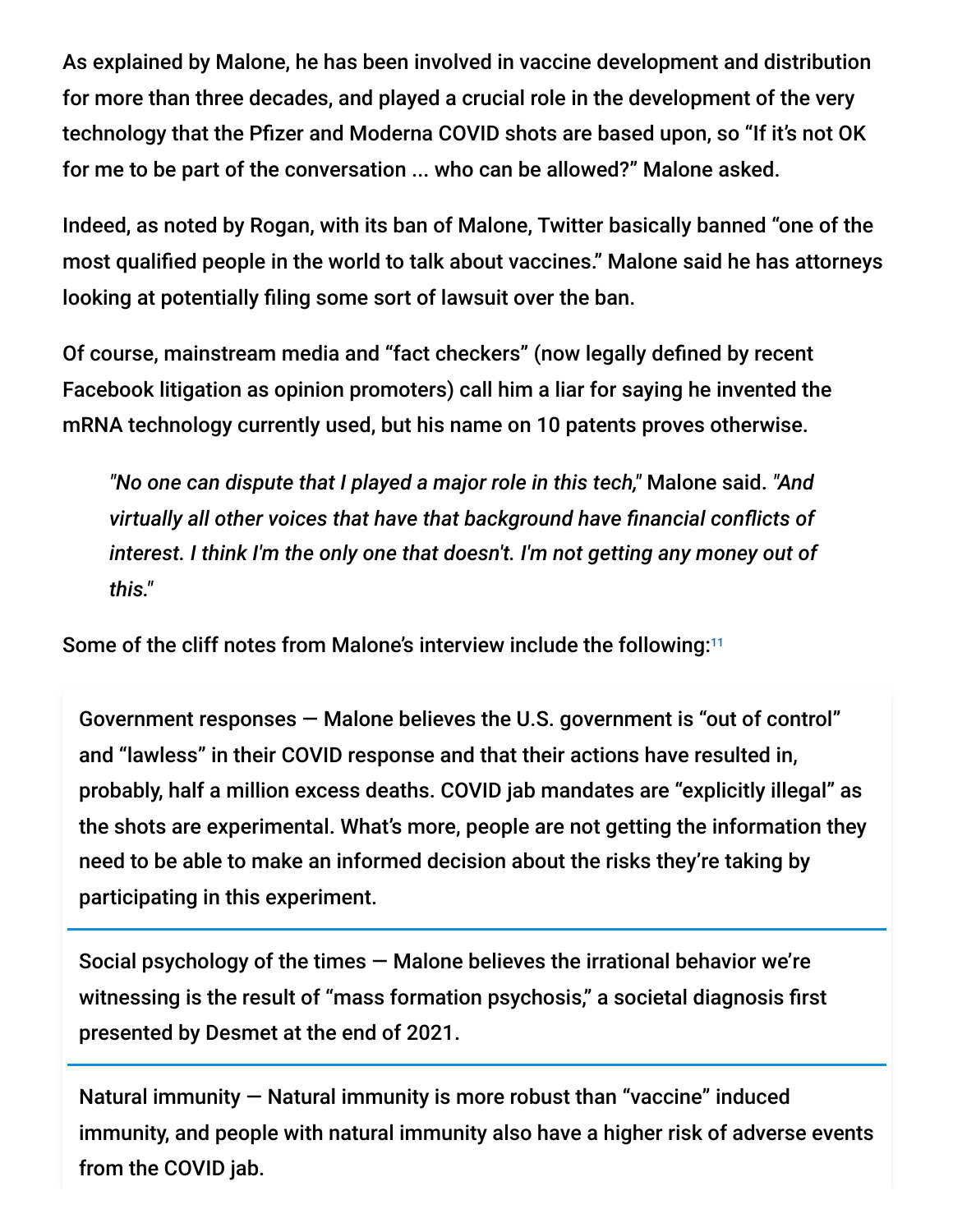COVID jab risks — Malone actually took the Moderna shot, thinking it might help with some long-COVID symptoms he was having after getting seriously ill with COVID-19 in February 2020. He says he suffered some side effects from the shot, but that those effects have since resolved.

Malone expresses concern about post-jab myocarditis rates and the possibility of fertility problems. When it comes to reproductive health, he warns that the lipid nanoparticles in the COVID shots can have adverse effects on the ovaries.

He also reviews how the SARS-CoV-2 spike protein can cause blood clots, regardless of whether they come from natural infection or the COVID jab, and how the spike protein can disrupt the blood-brain-barrier.

Malone believes the reason some experience no or few adverse effects from the COVID shot has to do with phenotypic or genetic differences. He points out that diabetics and those with high blood sugar levels tend to be more affected by spike protein effects, for example.

Suppression of early treatment  $-$  Early treatment with drugs such as hydroxychloroquine or ivermectin is very effective and both drugs have also been safely administered for several decades. The Chinese anti-COVID protocol, obtained by Malone in February 2020, actually included hydroxychloroquine. When he got COVID-19, Malone also self-treated with femotadine (Pepsid). He's now leading a clinical trial to assess its usefulness in the treatment of COVID.

Narrative management and global coordination of censorship — The Trusted News Initiative led by the BBC is central to the censorship campaign, according to Malone. It labels anyone who disagrees with the official narrative on vaccines as an "antivaxxer," and suppresses anything that goes against "approved" sources such as Dr. Anthony Fauci and the World Health Organization.

He also points out that Thomson-Reuters, which has ties to Pfizer, is a primary fact checker of Twitter. Since they in part decide what's allowed to be discussed on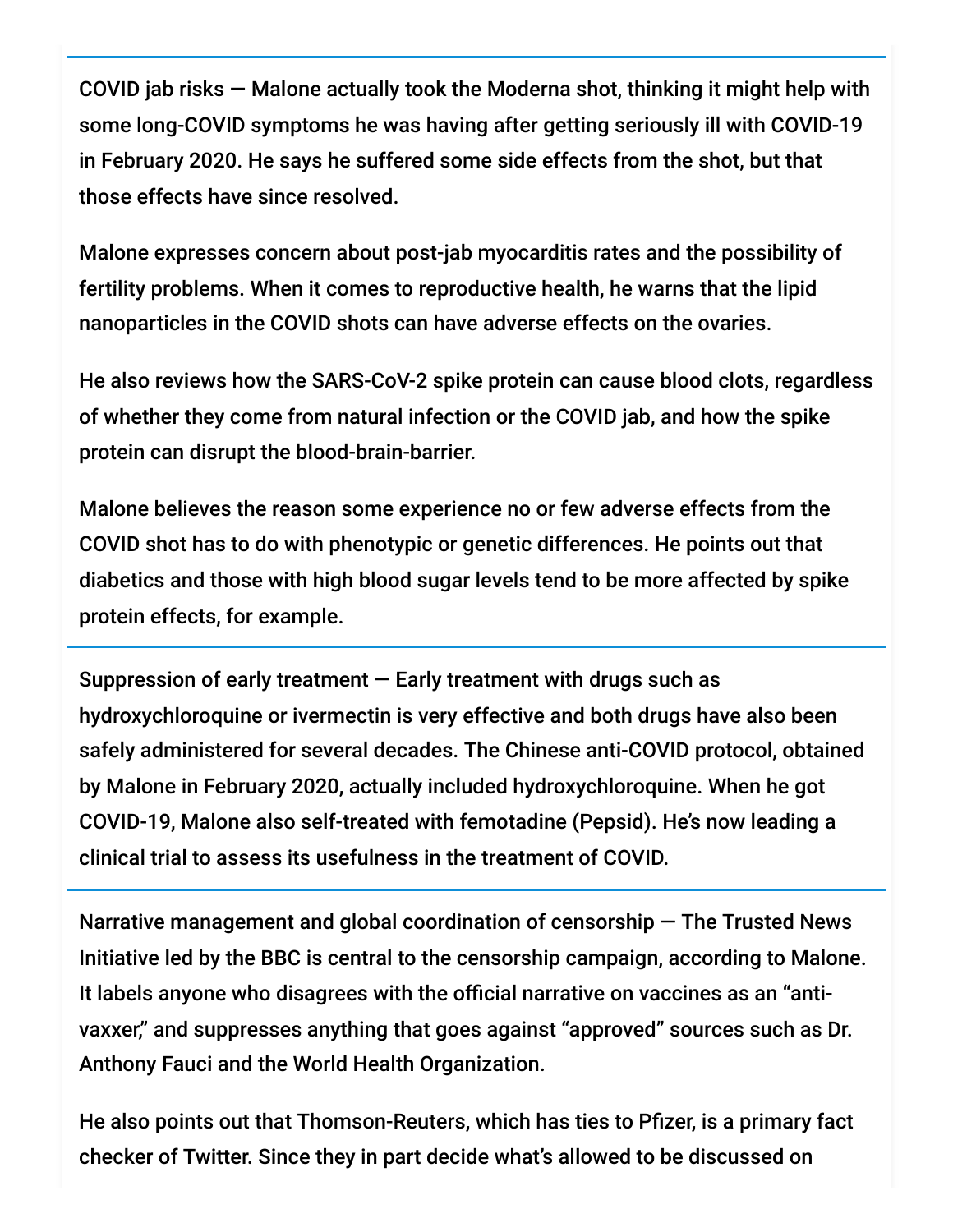Twitter, Pfizer has this hidden influence as well (not to mention that James C. Smith, chairman of the Thomson Reuters Foundation, also has been a director at Pfizer and chair of their compensation committee since 2014 $^{12}$ ).

COVID jab efficacy  $-$  Malone notes the window of effectiveness is ever shrinking, with some studies, such as one from Denmark, $^{13}$  showing negative effectiveness against Omicron.

According to Malone, we're administering a "mismatched vaccine" and driving the B and T memory cells toward a virus that is no longer in circulation. His hypothesis for why the shots stop working so quickly is because of this original antigenic sin. He explains:

*"We've got a new pathogen [Omicron] but it's got a series of overlaps with the old ones that we've seen before, and our immune system is biased to respond as if it's the old one.*

*Now, to make matters worse, we're taking the spike protein — only one of the proteins the dominant immunologically dominant protein — and we're jabbing everybody multiple times, and driving memory cells and effector cells to a virus that is not the one we're encountering.*

*So it could very well be that as you're taking more jabs, you're further skewing your immune response in a way that's dysfunctional for infection to Omicron ... When you see a signal this strong, it's saying something's going on you ought to pay attention to it in my opinion."*

### Malone Also on InfoWars After Rogan Interview

Malone also sat down with InfoWars reporter Kristi Leigh within days of his Twitter ban.<sup>14</sup> A highlight reel<sup>15</sup> from the 80-minute interview is embedded above. In it, Malone described being "multidimensionally red-pilled" by the current censorship. He also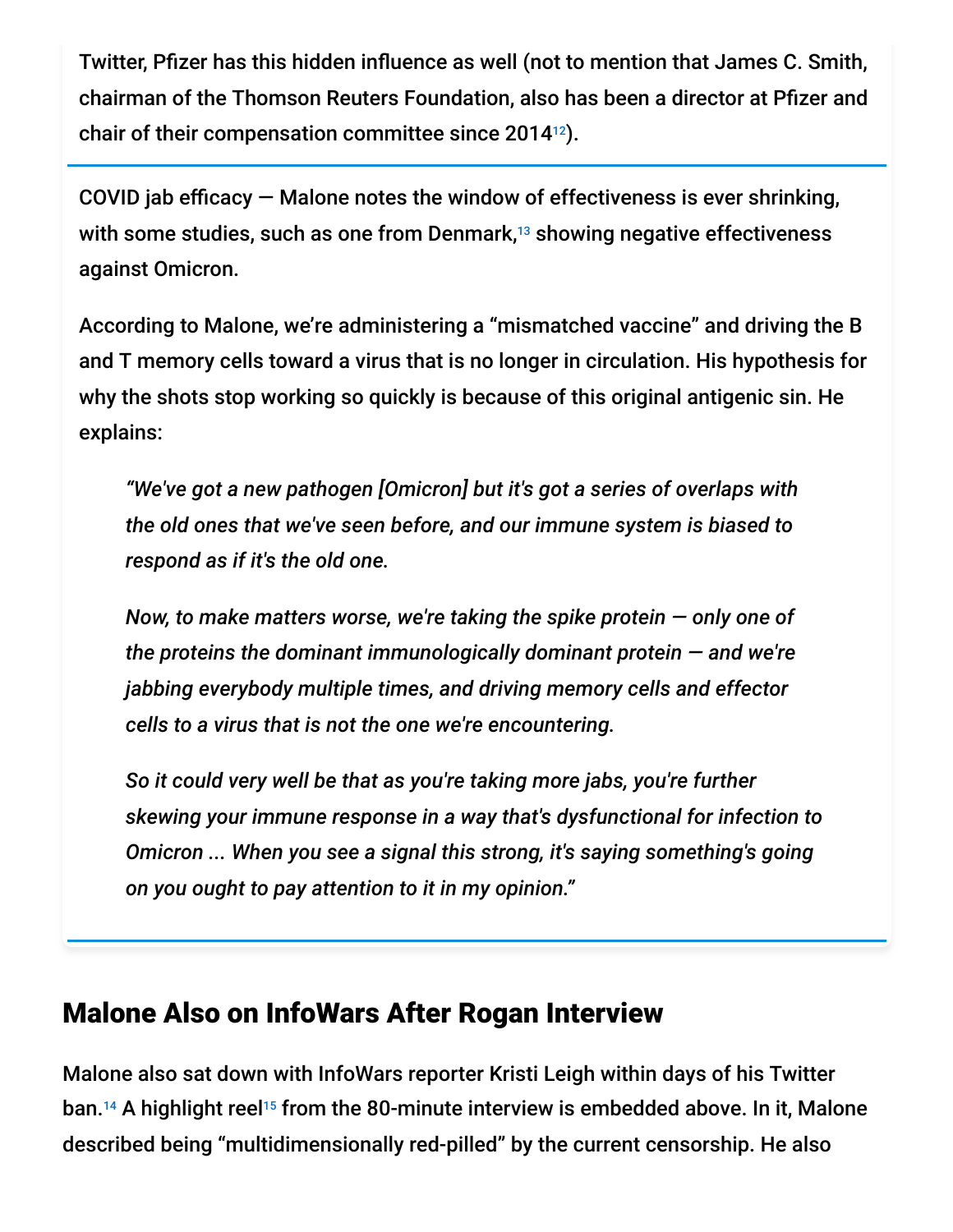discusses his journey of "coming to terms with what the World Economic Forum represents."

Initially he resisted the idea that there was a global agenda underway aimed at stripping us of our rights and freedoms. He thought The Great Reset was fantasy — until he started looking into claims for himself and found this supposed "conspiracy theory" is fully documented and laid out for the world to see on the WEF's own website. "And then you see [the plan] deployed," he says.

# Malone's Warning to Parents

In another recent interview with the WND,<sup>16</sup> Malone discussed two grassroots projects that he's gotten involved with. The first is the Unity Project, which opposes vaccine mandates, and the second is the International Alliance of Physicians and Medical Scientists, launched by the Global COVID Summit.<sup>17</sup>

Malone also highlighted the second Physicians Declaration<sup>18</sup> by the International Alliance of Physicians and Medical Scientists, dated October 29, 2021, in an article for The Defender. 19

The declaration has been signed by more than 16,000 doctors and scientists, and states that "healthy children shall not be subjected to forced vaccination" as their clinical risk from SARS-CoV-2 infection is negligible and long term safety of the shots cannot be determined prior to such policies being enacted.

Not only are children at high risk for severe adverse events, but having healthy, unvaccinated children in the population is crucial to achieving herd immunity. The declaration also demands that health agencies and institutions "cease interfering with physicians treating individual patients."

In the article, Malone also warned parents that the decision to inject their children is "irreversible," and that they need to be aware of "the scientific facts about this genetic vaccine, which is based on the mRNA vaccine technology I created." Here's an excerpt from that written warning:<sup>20</sup>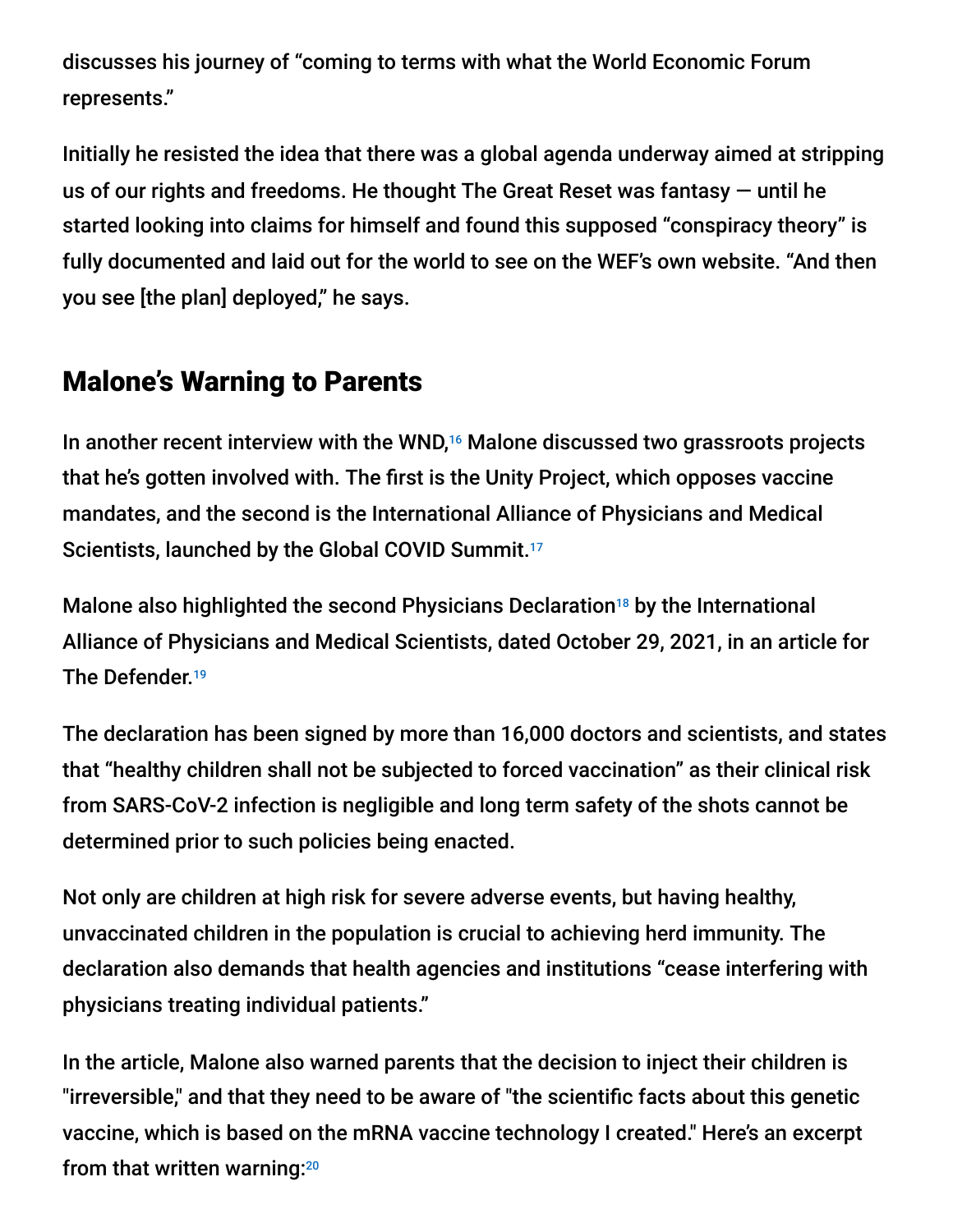*"Before you inject your child — a decision that is irreversible — I wanted to let you know the scientific facts about this genetic vaccine, which is based on the mRNA vaccine technology I created.*

*There are three issues parents need to understand: The first is that a viral gene will be injected into your children's cells. This gene forces your child's body to make toxic spike proteins. These proteins often cause permanent damage in children's critical organs, including:*

- *Their brain and nervous system.*
- *Their heart and blood vessels, including blood clots.*
- *Their reproductive system.*
- *This vaccine can trigger fundamental changes to their immune system.*

*The most alarming point about this is that once these damages have occurred, they are irreparable:*

- *You can't fix the lesions within their brain.*
- *You can't repair heart tissue scarring.*
- *You can't repair a genetically reset immune system.*
- *This vaccine can cause reproductive damage that could affect future generations of your family.*

*The second thing you need to know about is the fact that this novel technology has not been adequately tested. We need at least 5 years of testing/research before we can really understand the risks. Harms and risks from new medicines often become revealed many years later."*

Again, I urge you to listen to Malone's interview with Rogan, embedded at the top of this article, in its entirety. He covers a lot of ground, and does so in his calm and wellreasoned way. I can confidently assure you that you won't have any regrets for making the time investment.